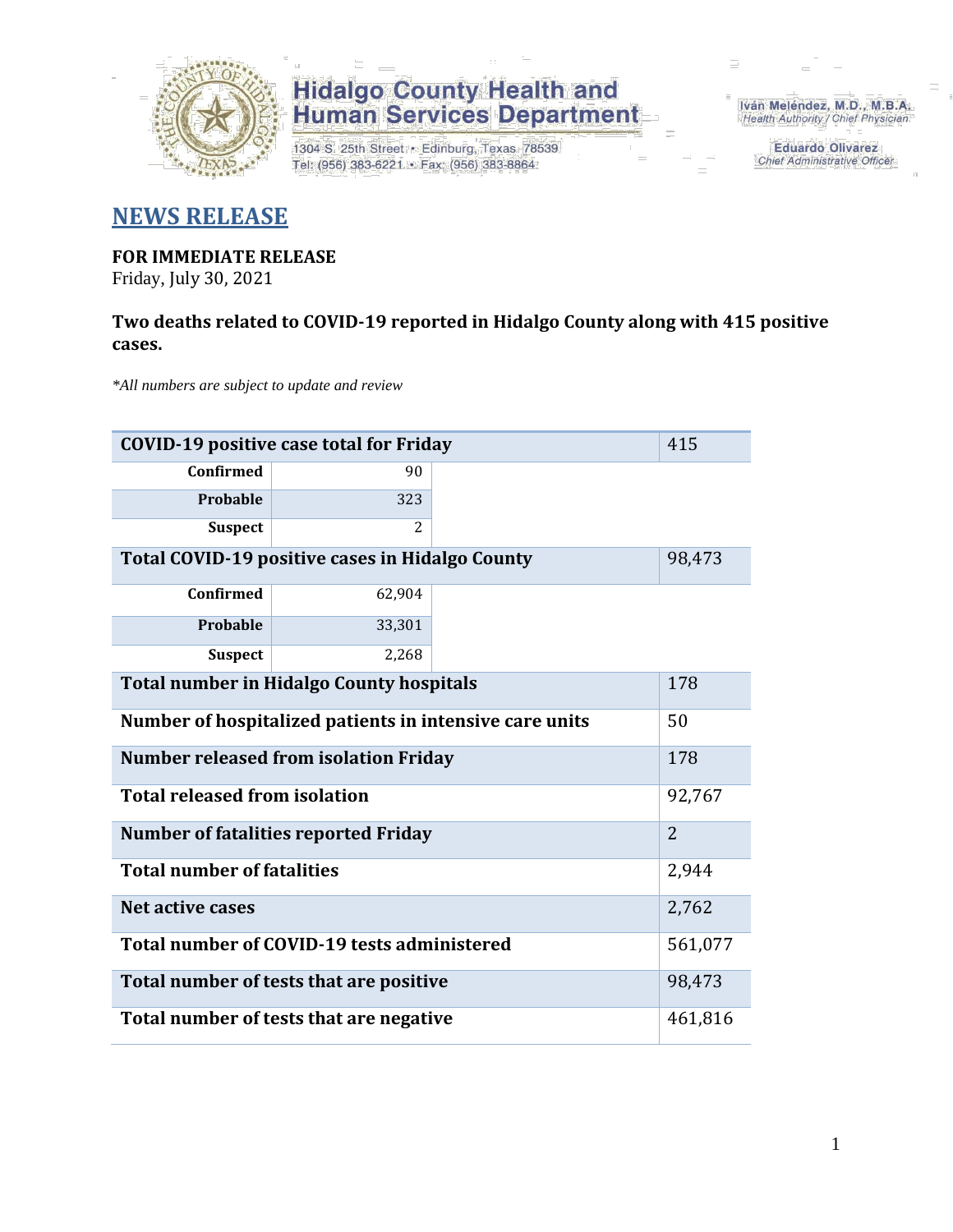

1304 S. 25th Street · Edinburg, Texas 78539 Tel: (956) 383-6221 · Fax: (956) 383-8864

Iván Meléndez, M.D., M.B.A. Health Authority / Chief Physician

> **Eduardo Olivarez Chief Administrative Officer**

*Hidalgo County uses the case status definition provided by the Texas Department of State Health Service's 2020 Epi Case Criteria Guide revised November 2020.*

- *1. Confirmed: A person who has tested positive through a molecular or PCR (oral or nasal swabs) test that looks for the presence of the virus's genetic material.*
- *2. Probable: A person who meets presumptive laboratory evidence through detection of COVID-19 by antigen test in a respiratory specimen.*
- *3. Suspect: A person who meets supported laboratory evidence through detection of specific antibodies in serum, plasma, whole body, and no prior history of being confirmed or probable case.*

*For more information of case status definition for COVID-19, please refer to:*

[https://www.dshs.state.tx.us/IDCU/investigation/epi-case-criteria-guide/2020-Epi-Case-Criteria-](https://www.dshs.state.tx.us/IDCU/investigation/epi-case-criteria-guide/2020-Epi-Case-Criteria-Guide.pdf)[Guide.pdf](https://www.dshs.state.tx.us/IDCU/investigation/epi-case-criteria-guide/2020-Epi-Case-Criteria-Guide.pdf)

#### The deaths include:

|              | Age Gender | <b>City</b> |
|--------------|------------|-------------|
| -30s         | Male       | Undisclosed |
| $2 \mid 70+$ | Male       | Undisclosed |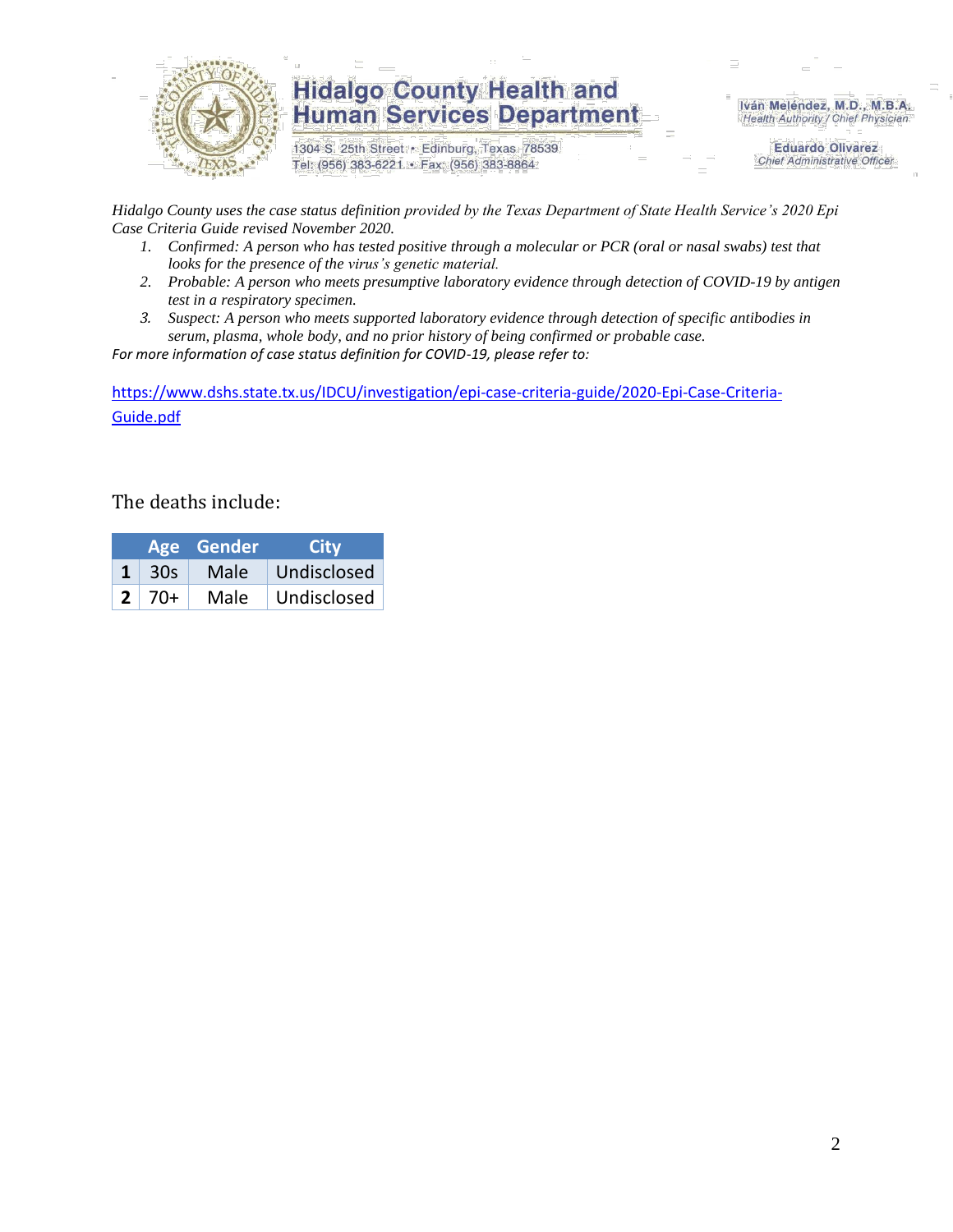

1304 S. 25th Street · Edinburg, Texas 78539 Tel: (956) 383-6221 · Fax: (956) 383-8864

Iván Meléndez, M.D., M.B.A.<br>Health Authority / Chief Physician

**Eduardo Olivarez** Chief Administrative Officer

#### Friday, July 30, 2021 positive cases include:

|                         | <b>Age Range</b> | Gender      | <b>City</b> |     | <b>Age Range</b> | Gender | <b>City</b> |
|-------------------------|------------------|-------------|-------------|-----|------------------|--------|-------------|
| 1                       | $0 - 19$         | F           | Alamo       | 209 | $0 - 19$         | M      | Mission     |
| 2                       | $0 - 19$         | M           | Alamo       | 210 | $0 - 19$         | F      | Mission     |
| 3                       | $0 - 19$         | M           | Alamo       | 211 | $0 - 19$         | F      | Mission     |
| 4                       | $0 - 19$         | F           | Alamo       | 212 | $0 - 19$         | М      | Mission     |
| 5                       | $0 - 19$         | F           | Alamo       | 213 | $0 - 19$         | M      | Mission     |
| 6                       | $0 - 19$         | M           | Alamo       | 214 | $0 - 19$         | M      | Mission     |
| $\overline{\mathbf{z}}$ | $0 - 19$         | $\mathsf F$ | Alamo       | 215 | $0 - 19$         | M      | Mission     |
| 8                       | $0 - 19$         | M           | Alamo       | 216 | $0 - 19$         | M      | Mission     |
| $\boldsymbol{9}$        | $0 - 19$         | F           | Alamo       | 217 | $0 - 19$         | M      | Mission     |
| 10                      | $0 - 19$         | M           | Alamo       | 218 | $0 - 19$         | F      | Mission     |
| 11                      | $0 - 19$         | F           | Alamo       | 219 | $0 - 19$         | F      | Mission     |
| 12                      | 20s              | F           | Alamo       | 220 | $0 - 19$         | M      | Mission     |
| 13                      | 20s              | F           | Alamo       | 221 | 20s              | F      | Mission     |
| 14                      | 30s              | F           | Alamo       | 222 | 20s              | F      | Mission     |
| 15                      | 40s              | F           | Alamo       | 223 | 20s              | M      | Mission     |
| 16                      | 50s              | F           | Alamo       | 224 | 20s              | F      | Mission     |
| 17                      | $0 - 19$         | ${\sf M}$   | Alton       | 225 | 20s              | M      | Mission     |
| 18                      | $0 - 19$         | M           | Alton       | 226 | 20s              | F      | Mission     |
| 19                      | $0 - 19$         | M           | Alton       | 227 | 20s              | F      | Mission     |
| 20                      | $0 - 19$         | M           | Alton       | 228 | 20s              | M      | Mission     |
| 21                      | $0 - 19$         | $\mathsf F$ | Alton       | 229 | 20s              | F      | Mission     |
| 22                      | $0 - 19$         | M           | Alton       | 230 | 20s              | Μ      | Mission     |
| 23                      | 20s              | M           | Alton       | 231 | 20s              | F      | Mission     |
| 24                      | 20s              | F           | Alton       | 232 | 20s              | M      | Mission     |
| 25                      | 20s              | F           | Alton       | 233 | 20s              | M      | Mission     |
| 26                      | 20s              | M           | Alton       | 234 | 20s              | M      | Mission     |
| 27                      | 30 <sub>s</sub>  | M           | Alton       | 235 | 20s              | M      | Mission     |
| 28                      | 50s              | F.          | Alton       | 236 | 20s              | F      | Mission     |
| 29                      | $0 - 19$         | F           | Donna       | 237 | 20s              | F      | Mission     |
| 30                      | $0 - 19$         | М           | Donna       | 238 | 30 <sub>s</sub>  | М      | Mission     |
| 31                      | $0 - 19$         | F           | Donna       | 239 | 30 <sub>s</sub>  | F      | Mission     |
| 32                      | $0 - 19$         | М           | Donna       | 240 | 30 <sub>s</sub>  | F.     | Mission     |
| 33                      | $0 - 19$         | F           | Donna       | 241 | 30 <sub>s</sub>  | M      | Mission     |
| 34                      | $0 - 19$         | F           | Donna       | 242 | 30 <sub>s</sub>  | Μ      | Mission     |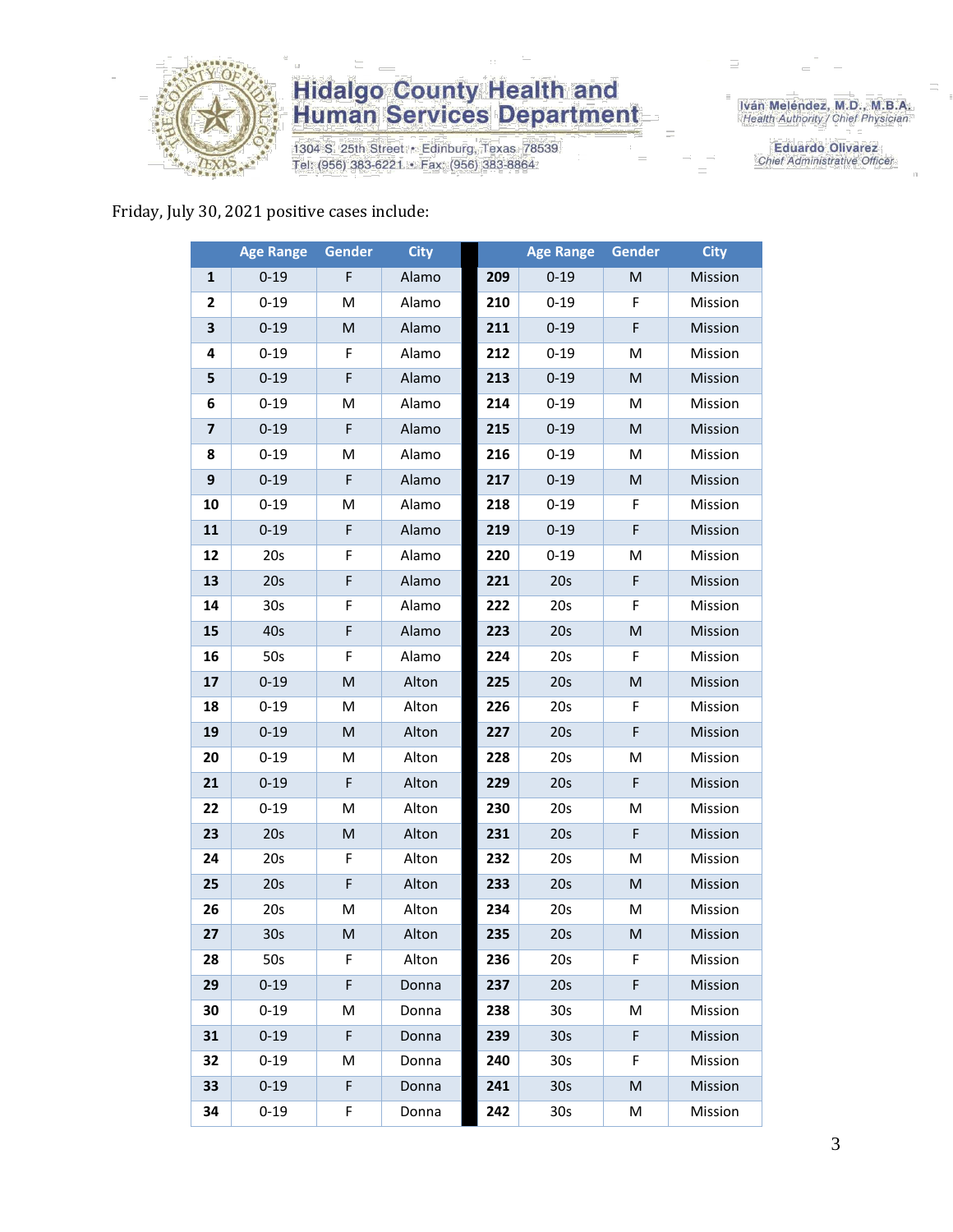

1304 S. 25th Street · Edinburg, Texas 78539 Tel: (956) 383-6221 · Fax: (956) 383-8864

Iván Meléndez, M.D., M.B.A.<br>Health Authority / Chief Physician

Eduardo Olivarez Chief Administrative Officer

| 35 | $0 - 19$        | F         | Donna    | 243 | 30 <sub>s</sub> | M           | Mission |
|----|-----------------|-----------|----------|-----|-----------------|-------------|---------|
| 36 | $0 - 19$        | M         | Donna    | 244 | 30 <sub>s</sub> | Μ           | Mission |
| 37 | $0 - 19$        | F         | Donna    | 245 | 30 <sub>s</sub> | F           | Mission |
| 38 | $0 - 19$        | M         | Donna    | 246 | 30s             | M           | Mission |
| 39 | 20s             | F         | Donna    | 247 | 30 <sub>s</sub> | M           | Mission |
| 40 | 20s             | F         | Donna    | 248 | 40s             | F           | Mission |
| 41 | 20s             | M         | Donna    | 249 | 40s             | F           | Mission |
| 42 | 20s             | F         | Donna    | 250 | 40s             | F           | Mission |
| 43 | 20s             | F         | Donna    | 251 | 40s             | F           | Mission |
| 44 | 20s             | M         | Donna    | 252 | 40s             | Μ           | Mission |
| 45 | 20s             | M         | Donna    | 253 | 40s             | F           | Mission |
| 46 | 30 <sub>s</sub> | M         | Donna    | 254 | 40s             | F           | Mission |
| 47 | 40s             | F         | Donna    | 255 | 40s             | M           | Mission |
| 48 | 40s             | M         | Donna    | 256 | 40s             | F           | Mission |
| 49 | 40s             | F         | Donna    | 257 | 40s             | F           | Mission |
| 50 | 40s             | F         | Donna    | 258 | 40s             | Μ           | Mission |
| 51 | 50s             | F         | Donna    | 259 | 40s             | $\mathsf F$ | Mission |
| 52 | 50s             | M         | Donna    | 260 | 40s             | M           | Mission |
| 53 | 50s             | F         | Donna    | 261 | 40s             | M           | Mission |
| 54 | $70+$           | M         | Donna    | 262 | 40s             | M           | Mission |
| 55 | $70+$           | M         | Donna    | 263 | 40s             | M           | Mission |
| 56 | $0 - 19$        | M         | Edinburg | 264 | 40s             | Μ           | Mission |
| 57 | $0 - 19$        | F         | Edinburg | 265 | 50s             | F           | Mission |
| 58 | $0 - 19$        | M         | Edinburg | 266 | 50s             | Μ           | Mission |
| 59 | $0 - 19$        | F         | Edinburg | 267 | 50s             | F           | Mission |
| 60 | $0 - 19$        | M         | Edinburg | 268 | 50s             | F           | Mission |
| 61 | $0 - 19$        | F         | Edinburg | 269 | 50s             | M           | Mission |
| 62 | $0 - 19$        | F         | Edinburg | 270 | 50s             | Μ           | Mission |
| 63 | $0 - 19$        | ${\sf M}$ | Edinburg | 271 | 50s             | F           | Mission |
| 64 | $0 - 19$        | F         | Edinburg | 272 | 50s             | F           | Mission |
| 65 | $0 - 19$        | M         | Edinburg | 273 | 50s             | M           | Mission |
| 66 | $0 - 19$        | M         | Edinburg | 274 | 60s             | F           | Mission |
| 67 | $0 - 19$        | F         | Edinburg | 275 | 60s             | F           | Mission |
| 68 | $0 - 19$        | M         | Edinburg | 276 | $70+$           | Μ           | Mission |
| 69 | $0 - 19$        | M         | Edinburg | 277 | $70+$           | F           | Mission |
| 70 | $0 - 19$        | F         | Edinburg | 278 | $0 - 19$        | М           | Pharr   |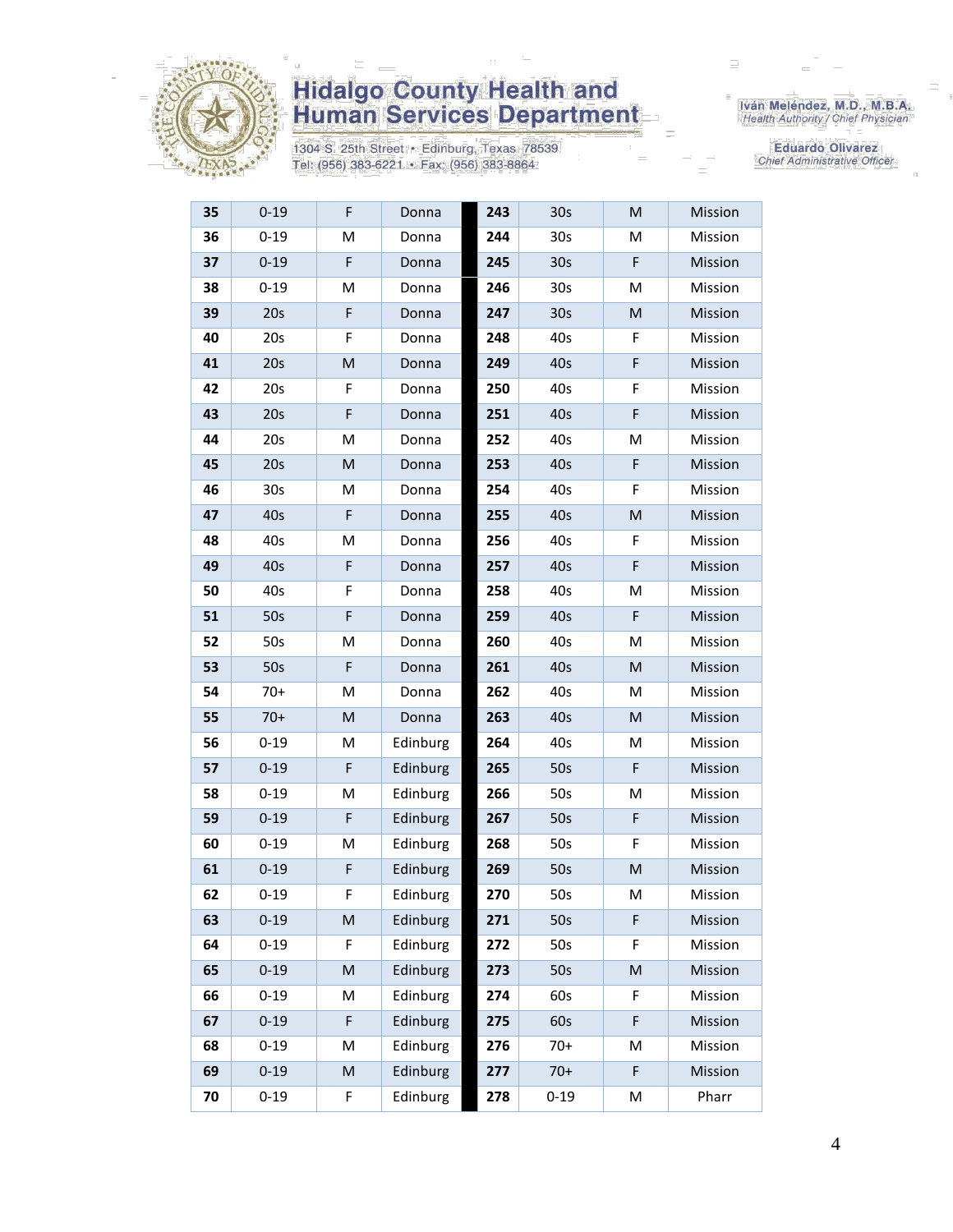

1304 S. 25th Street · Edinburg, Texas 78539 Tel: (956) 383-6221 · Fax: (956) 383-8864

Iván Meléndez, M.D., M.B.A.<br>Health Authority / Chief Physician

Eduardo Olivarez Chief Administrative Officer

| 71  | $0 - 19$        | F         | Edinburg | 279 | $0 - 19$        | F | Pharr    |
|-----|-----------------|-----------|----------|-----|-----------------|---|----------|
| 72  | $0 - 19$        | M         | Edinburg | 280 | $0 - 19$        | Μ | Pharr    |
| 73  | $0 - 19$        | M         | Edinburg | 281 | $0 - 19$        | M | Pharr    |
| 74  | $0 - 19$        | F         | Edinburg | 282 | $0 - 19$        | M | Pharr    |
| 75  | $0 - 19$        | ${\sf M}$ | Edinburg | 283 | $0 - 19$        | F | Pharr    |
| 76  | 20s             | M         | Edinburg | 284 | $0 - 19$        | M | Pharr    |
| 77  | 20s             | F         | Edinburg | 285 | $0 - 19$        | M | Pharr    |
| 78  | 20s             | F         | Edinburg | 286 | $0 - 19$        | F | Pharr    |
| 79  | 20s             | F         | Edinburg | 287 | $0 - 19$        | F | Pharr    |
| 80  | 20s             | F         | Edinburg | 288 | $0 - 19$        | F | Pharr    |
| 81  | 20s             | F         | Edinburg | 289 | $0 - 19$        | M | Pharr    |
| 82  | 20s             | M         | Edinburg | 290 | $0 - 19$        | F | Pharr    |
| 83  | 20s             | M         | Edinburg | 291 | $0 - 19$        | M | Pharr    |
| 84  | 20s             | F         | Edinburg | 292 | $0 - 19$        | M | Pharr    |
| 85  | 30 <sub>s</sub> | M         | Edinburg | 293 | 20s             | M | Pharr    |
| 86  | 30 <sub>s</sub> | F         | Edinburg | 294 | 20s             | F | Pharr    |
| 87  | 30 <sub>s</sub> | ${\sf M}$ | Edinburg | 295 | 20s             | M | Pharr    |
| 88  | 30 <sub>s</sub> | F         | Edinburg | 296 | 20s             | F | Pharr    |
| 89  | 30 <sub>s</sub> | ${\sf M}$ | Edinburg | 297 | 20s             | M | Pharr    |
| 90  | 30 <sub>s</sub> | M         | Edinburg | 298 | 20s             | F | Pharr    |
| 91  | 30 <sub>s</sub> | M         | Edinburg | 299 | 20s             | M | Pharr    |
| 92  | 30s             | M         | Edinburg | 300 | 20s             | М | Pharr    |
| 93  | 30 <sub>s</sub> | M         | Edinburg | 301 | 30 <sub>s</sub> | F | Pharr    |
| 94  | 30 <sub>s</sub> | M         | Edinburg | 302 | 30 <sub>s</sub> | F | Pharr    |
| 95  | 30 <sub>s</sub> | F         | Edinburg | 303 | 40s             | F | Pharr    |
| 96  | 30s             | F         | Edinburg | 304 | 40s             | F | Pharr    |
| 97  | 30 <sub>s</sub> | M         | Edinburg | 305 | 40s             | M | Pharr    |
| 98  | 40s             | М         | Edinburg | 306 | 50s             | F | Pharr    |
| 99  | 40s             | F         | Edinburg | 307 | 50s             | M | Pharr    |
| 100 | 40s             | F         | Edinburg | 308 | 50s             | F | Pharr    |
| 101 | 40s             | F         | Edinburg | 309 | 60s             | F | Pharr    |
| 102 | 40s             | F         | Edinburg | 310 | 60s             | F | Pharr    |
| 103 | 40s             | F         | Edinburg | 311 | 60s             | F | Pharr    |
| 104 | 40s             | F         | Edinburg | 312 | $70+$           | F | Pharr    |
| 105 | 40s             | F         | Edinburg | 313 | $0 - 19$        | M | San Juan |
| 106 | 40s             | М         | Edinburg | 314 | $0 - 19$        | F | San Juan |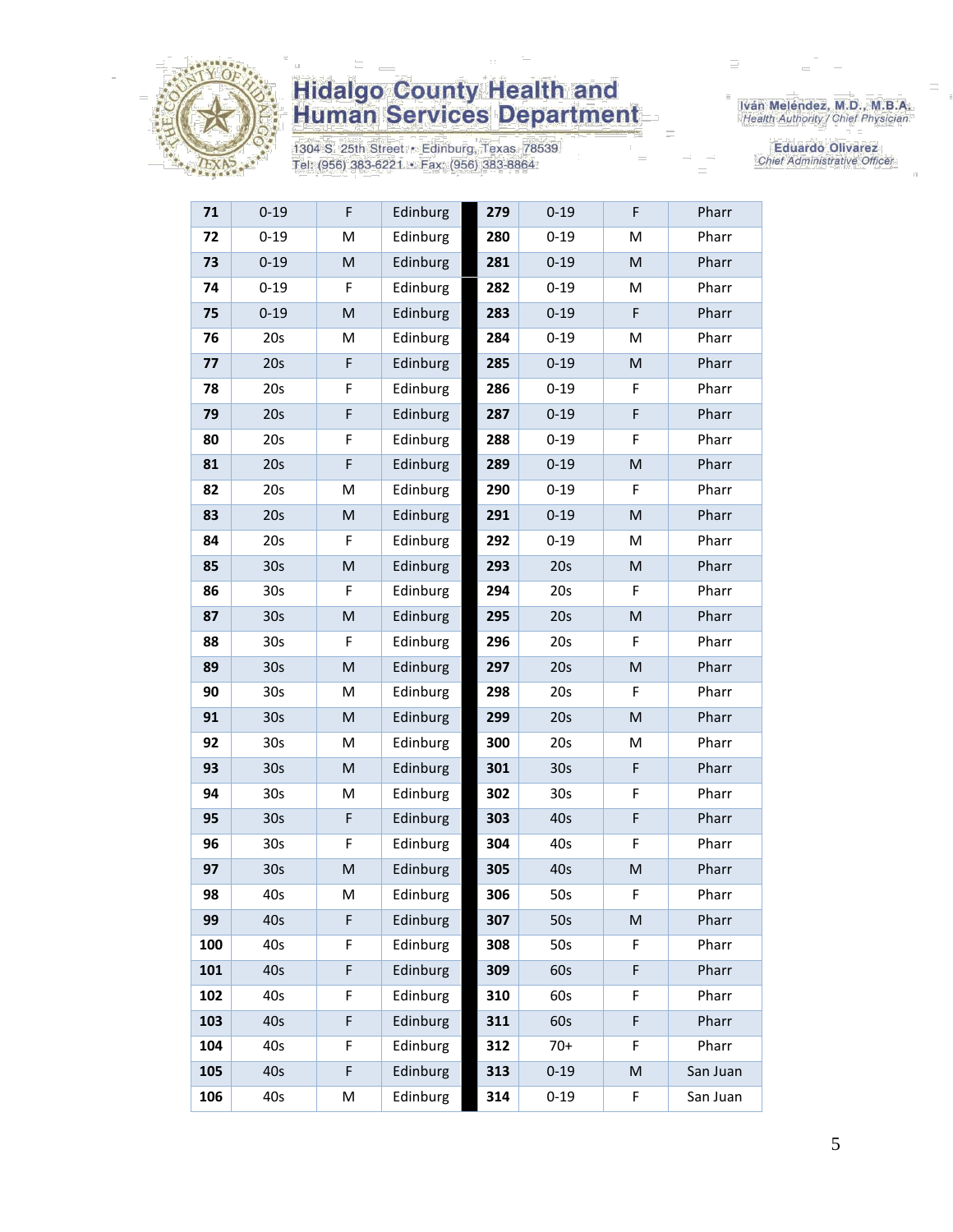

1304 S. 25th Street • Edinburg, Texas 78539<br>Tel: (956) 383-6221 • Fax: (956) 383-8864

Iván Meléndez, M.D., M.B.A.<br>Health Authority / Chief Physician

Eduardo Olivarez Chief Administrative Officer

| 107 | 50s      | F | Edinburg | 315 | $0 - 19$        | M | San Juan    |
|-----|----------|---|----------|-----|-----------------|---|-------------|
| 108 | 50s      | M | Edinburg | 316 | $0 - 19$        | F | San Juan    |
| 109 | 50s      | M | Edinburg | 317 | $0 - 19$        | F | San Juan    |
| 110 | 50s      | M | Edinburg | 318 | $0 - 19$        | M | San Juan    |
| 111 | 50s      | M | Edinburg | 319 | $0 - 19$        | M | San Juan    |
| 112 | 50s      | M | Edinburg | 320 | $0 - 19$        | м | San Juan    |
| 113 | 50s      | M | Edinburg | 321 | $0 - 19$        | M | San Juan    |
| 114 | 50s      | F | Edinburg | 322 | $0 - 19$        | F | San Juan    |
| 115 | 50s      | F | Edinburg | 323 | $0 - 19$        | M | San Juan    |
| 116 | 50s      | M | Edinburg | 324 | $0 - 19$        | F | San Juan    |
| 117 | 60s      | M | Edinburg | 325 | $0 - 19$        | M | San Juan    |
| 118 | 60s      | F | Edinburg | 326 | 20s             | Μ | San Juan    |
| 119 | $0 - 19$ | F | Hidalgo  | 327 | 20s             | F | San Juan    |
| 120 | $0 - 19$ | M | Hidalgo  | 328 | 20s             | M | San Juan    |
| 121 | $0 - 19$ | F | McAllen  | 329 | 20s             | M | San Juan    |
| 122 | $0 - 19$ | F | McAllen  | 330 | 30 <sub>s</sub> | F | San Juan    |
| 123 | $0 - 19$ | M | McAllen  | 331 | 30 <sub>s</sub> | M | San Juan    |
| 124 | $0 - 19$ | F | McAllen  | 332 | 30 <sub>s</sub> | F | San Juan    |
| 125 | $0 - 19$ | M | McAllen  | 333 | 30 <sub>s</sub> | F | San Juan    |
| 126 | $0 - 19$ | M | McAllen  | 334 | 40s             | F | San Juan    |
| 127 | $0 - 19$ | F | McAllen  | 335 | 40s             | M | San Juan    |
| 128 | $0 - 19$ | F | McAllen  | 336 | 40s             | F | San Juan    |
| 129 | $0 - 19$ | F | McAllen  | 337 | $0 - 19$        | F | Undisclosed |
| 130 | $0 - 19$ | F | McAllen  | 338 | $0 - 19$        | M | Undisclosed |
| 131 | $0 - 19$ | F | McAllen  | 339 | $0 - 19$        | M | Undisclosed |
| 132 | $0 - 19$ | F | McAllen  | 340 | $0 - 19$        | M | Undisclosed |
| 133 | $0 - 19$ | F | McAllen  | 341 | $0 - 19$        | F | Undisclosed |
| 134 | $0 - 19$ | M | McAllen  | 342 | $0 - 19$        | F | Undisclosed |
| 135 | $0 - 19$ | M | McAllen  | 343 | $0 - 19$        | M | Undisclosed |
| 136 | $0 - 19$ | F | McAllen  | 344 | $0 - 19$        | M | Undisclosed |
| 137 | 20s      | M | McAllen  | 345 | $0 - 19$        | F | Undisclosed |
| 138 | 20s      | F | McAllen  | 346 | $0 - 19$        | M | Undisclosed |
| 139 | 20s      | F | McAllen  | 347 | $0 - 19$        | F | Undisclosed |
| 140 | 20s      | M | McAllen  | 348 | $0 - 19$        | M | Undisclosed |
| 141 | 20s      | F | McAllen  | 349 | $0 - 19$        | F | Undisclosed |
| 142 | 20s      | М | McAllen  | 350 | $0 - 19$        | F | Undisclosed |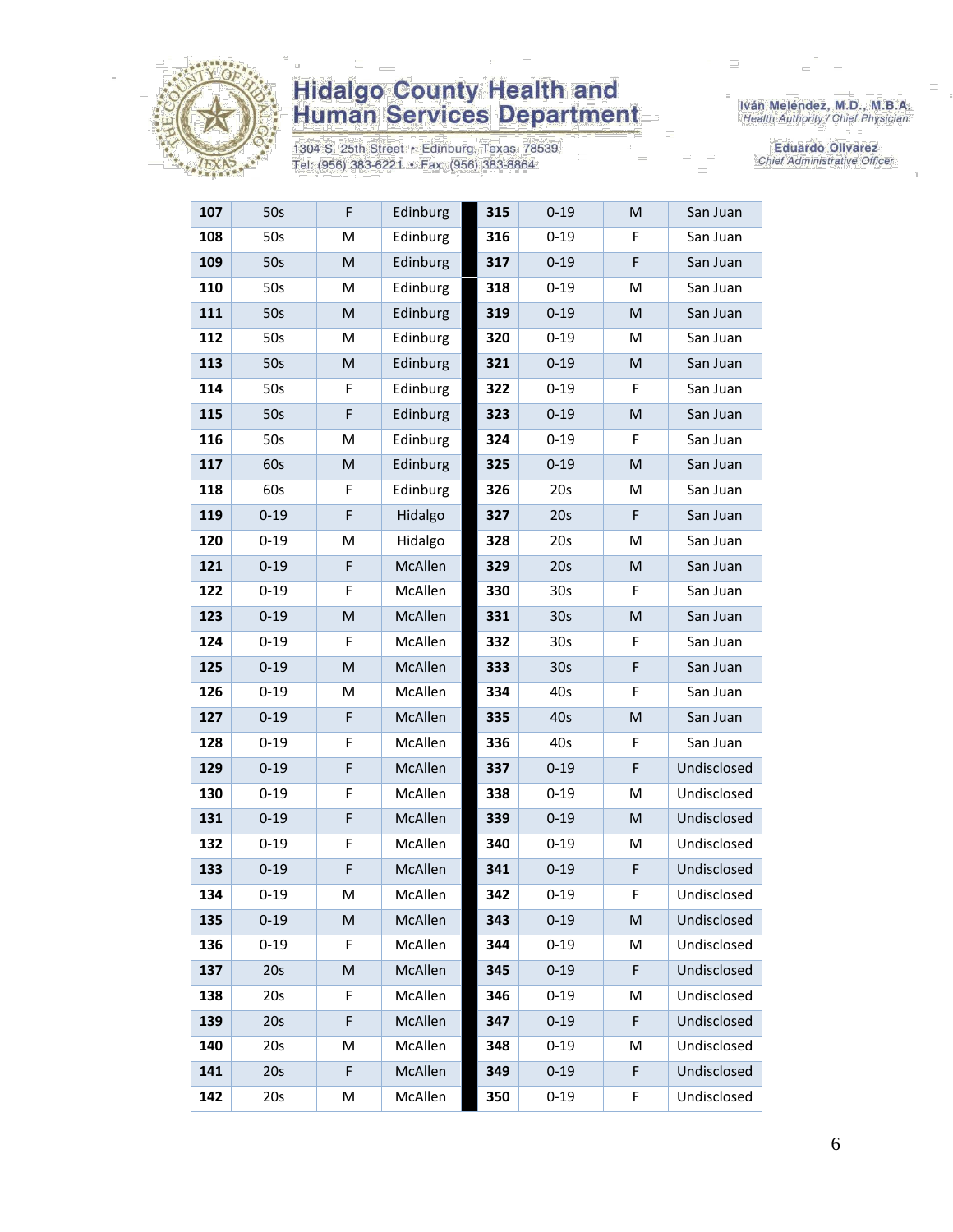

1304 S. 25th Street · Edinburg, Texas 78539 Tel: (956) 383-6221 · Fax: (956) 383-8864

Iván Meléndez, M.D., M.B.A.<br>Health Authority / Chief Physician

**Eduardo Olivarez** Chief Administrative Officer

| 143 | 20s             | F | McAllen        | 351 | $0 - 19$        | M | Undisclosed |
|-----|-----------------|---|----------------|-----|-----------------|---|-------------|
| 144 | 30 <sub>s</sub> | M | McAllen        | 352 | $0 - 19$        | F | Undisclosed |
| 145 | 30 <sub>s</sub> | F | McAllen        | 353 | 20s             | F | Undisclosed |
| 146 | 30 <sub>s</sub> | M | McAllen        | 354 | 20s             | F | Undisclosed |
| 147 | 30 <sub>s</sub> | F | <b>McAllen</b> | 355 | 20s             | M | Undisclosed |
| 148 | 30s             | M | McAllen        | 356 | 20s             | M | Undisclosed |
| 149 | 30 <sub>s</sub> | M | McAllen        | 357 | 20s             | F | Undisclosed |
| 150 | 40s             | M | McAllen        | 358 | 20s             | F | Undisclosed |
| 151 | 40s             | M | McAllen        | 359 | 30 <sub>s</sub> | F | Undisclosed |
| 152 | 40s             | F | McAllen        | 360 | 30 <sub>s</sub> | M | Undisclosed |
| 153 | 40s             | M | <b>McAllen</b> | 361 | 30 <sub>s</sub> | F | Undisclosed |
| 154 | 40s             | M | McAllen        | 362 | 30s             | F | Undisclosed |
| 155 | 40s             | F | McAllen        | 363 | 30 <sub>s</sub> | F | Undisclosed |
| 156 | 40s             | M | McAllen        | 364 | 30 <sub>s</sub> | Μ | Undisclosed |
| 157 | 40s             | F | McAllen        | 365 | 30 <sub>s</sub> | F | Undisclosed |
| 158 | 40s             | M | McAllen        | 366 | 30 <sub>s</sub> | M | Undisclosed |
| 159 | 40s             | M | McAllen        | 367 | 40s             | M | Undisclosed |
| 160 | 40s             | M | McAllen        | 368 | 40s             | M | Undisclosed |
| 161 | 40s             | M | McAllen        | 369 | 50s             | М | Undisclosed |
| 162 | 40s             | M | McAllen        | 370 | 50s             | M | Undisclosed |
| 163 | 50s             | M | McAllen        | 371 | 60s             | M | Undisclosed |
| 164 | 50s             | F | McAllen        | 372 | $0 - 19$        | M | Weslaco     |
| 165 | 50s             | F | McAllen        | 373 | $0 - 19$        | M | Weslaco     |
| 166 | 50s             | F | McAllen        | 374 | $0 - 19$        | F | Weslaco     |
| 167 | 50s             | F | McAllen        | 375 | $0 - 19$        | F | Weslaco     |
| 168 | 60s             | F | McAllen        | 376 | $0 - 19$        | F | Weslaco     |
| 169 | 60s             | M | McAllen        | 377 | $0 - 19$        | F | Weslaco     |
| 170 | 60s             | M | McAllen        | 378 | $0 - 19$        | Μ | Weslaco     |
| 171 | $70+$           | F | McAllen        | 379 | $0 - 19$        | Μ | Weslaco     |
| 172 | $70+$           | F | McAllen        | 380 | $0 - 19$        | F | Weslaco     |
| 173 | $70+$           | F | McAllen        | 381 | $0 - 19$        | F | Weslaco     |
| 174 | $0 - 19$        | F | Mercedes       | 382 | $0 - 19$        | M | Weslaco     |
| 175 | $0 - 19$        | M | Mercedes       | 383 | $0 - 19$        | F | Weslaco     |
| 176 | $0 - 19$        | F | Mercedes       | 384 | $0 - 19$        | M | Weslaco     |
| 177 | $0 - 19$        | F | Mercedes       | 385 | $0 - 19$        | F | Weslaco     |
| 178 | $0 - 19$        | F | Mercedes       | 386 | $0 - 19$        | F | Weslaco     |